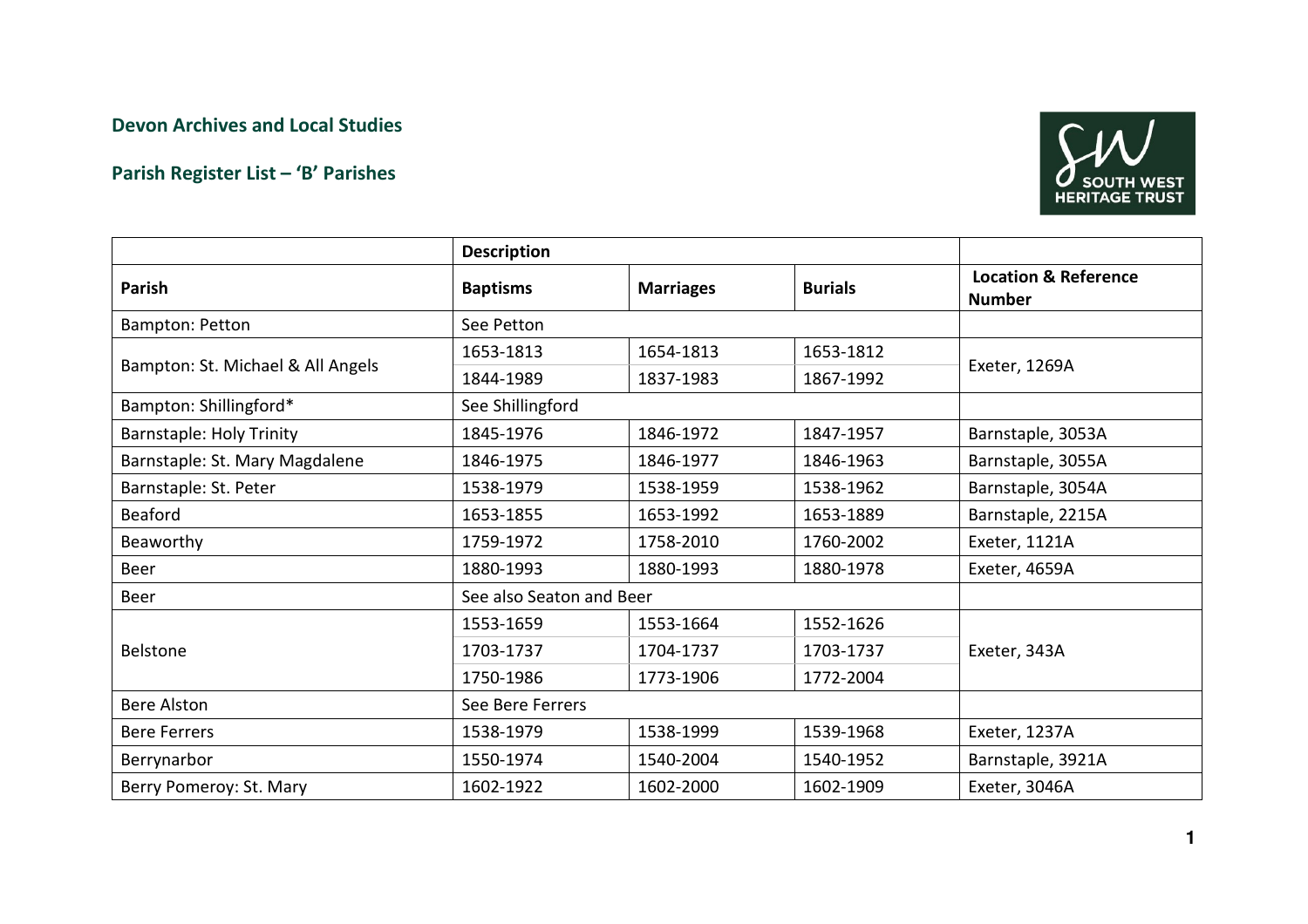| Berry Pomeroy: Bridgetown                            | See Bridgetown        |           |             |                                       |
|------------------------------------------------------|-----------------------|-----------|-------------|---------------------------------------|
| Bickington                                           | 1603-1858             | 1603-1951 | 1603-1922   | Exeter, 2149A                         |
| Bickington, High                                     | 1707-1913             | 1754-2006 | 1707-1992   | Barnstaple, 2849A                     |
| Bickleigh (near Plymouth)                            | 1694-1985             | 1695-1986 | 1694-1943   | Plymouth, 754A, 867A,<br>1362A, 2744A |
| <b>Bickleigh (near Tiverton)</b>                     | 1570-1993             | 1571-1995 | 1569-1996   | Exeter, 2167A                         |
| <b>Bicton</b>                                        | 1642-1996             | 1557-1997 | 1557-1681   | Exeter, 1181A                         |
|                                                      |                       |           | 1725-1996   |                                       |
| Bideford: St Mary                                    | 1561-1951             | 1561-2007 | 1561-1989** | Barnstaple, 799A                      |
| Bideford: St Peter, East-the-Water                   | 1944-1974             | 1972-2000 |             | Barnstaple, 799A                      |
| Bigbury                                              | 1691-1947             | 1678-1959 | 1691-1896   | Exeter, 2925A                         |
|                                                      | 1556-1662             | 1558-1660 |             | Barnstaple, 596A                      |
| <b>Bishop's Nympton</b>                              | 1690-1986             | 1677-2020 | 1557-1987   |                                       |
| <b>Bishop's Tawton</b>                               | 1558-1917             | 1587-2014 | 1587-1952   | Barnstaple, 1469A                     |
| Bishop's Tawton: St James, Herner (Herner<br>Chapel) |                       | 1890-2012 |             | Barnstaple, 1469A                     |
| <b>Bishop's Tawton: Newport</b>                      | See Newport           |           |             |                                       |
| Bishopsteignton                                      | 1558-1993             | 1558-1990 | 1558-1992   | Exeter, 2202A                         |
| Bishopsteignton: Luton                               | see LUTON             |           |             |                                       |
| <b>Bittadon</b>                                      |                       | 1845-1958 | 1813-1989   | Barnstaple, 3254A                     |
|                                                      | 1538-2004             | 1538-1618 | 1538-1998   | Exeter, 995A                          |
| Blackawton                                           |                       | 1653-2005 |             |                                       |
| Blackborough                                         |                       | 1840-1989 |             | Exeter, 3358A                         |
| <b>Black Torrington</b>                              | See Torrington, Black |           |             |                                       |
| Bondleigh                                            | 1813-1963             | 1754-1977 | 1813-2001   | Exeter, 2991A                         |
| Bovey, North                                         | 1572-1954             | 1572-1837 | 1572-1992   | Exeter, 1542A                         |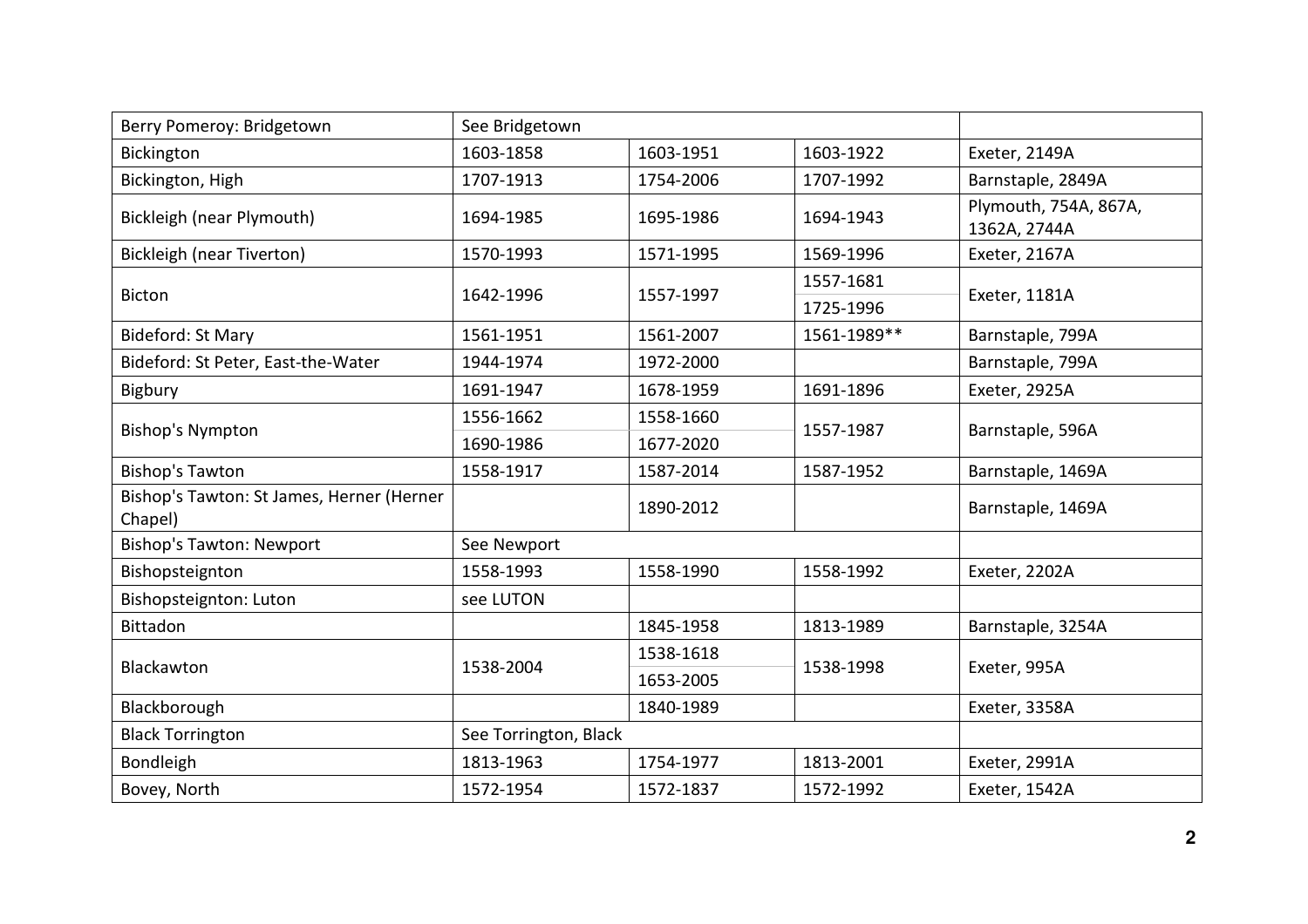| <b>Bovey Tracey</b>      | 1538-1965 | 1539-1739              | 1539-1973 | Exeter, 2160A     |
|--------------------------|-----------|------------------------|-----------|-------------------|
|                          |           | 1755-2014              |           |                   |
| Bovey Tracey: St John    |           | 1896-1992              |           | Exeter, 5420A     |
| Bow (alias Nymet Tracey) | 1608-1871 | 1604-1638              | 1604-1708 |                   |
|                          |           | 1732-2009              | 1732-1960 | Exeter, 2919A     |
|                          | 1876-1928 |                        |           | Exeter, 1920A     |
| Bradfield (Uffculme)     | 1940      | 1876-1931              | 1876-1957 |                   |
| <b>Bradford</b>          | 1558-1927 | 1558-2003              | 1558-1992 | Exeter, 134A      |
| <b>Bradninch</b>         | 1559-1912 | 1559-1954              | 1559-1978 | Exeter, 2975A     |
|                          |           | 1654-1752              |           | Exeter, 989A      |
| <b>Bradstone</b>         | 1654-1995 | 1766-1922              | 1657-2001 |                   |
|                          |           | 1926-1992              |           |                   |
| Bradworthy               | 1596-1909 | 1548-2002              | 1548-1935 | Exeter, 2967A     |
| <b>Brampford Speke</b>   | 1739-2007 | 1739-2006<br>2008-2018 | 1739-2006 | Exeter, 305A      |
|                          | 1539-1954 | 1545-2009              | 1578-1622 | Exeter, 239A      |
| <b>Branscombe</b>        |           |                        | 1653-1933 |                   |
| <b>Bratton Clovelly</b>  | 1555-2000 | 1555-1972              | 1555-1992 | Exeter, 2003A     |
| <b>Bratton Fleming</b>   | 1673-1995 | 1538-1998              | 1673-1994 | Barnstaple, 1506A |
| <b>Braunton</b>          | 1538-1842 | 1538-1944              | 1538-1914 | Barnstaple, 677A  |
| Brendon                  | 1610-1647 | 1610-1647              | 1610-1647 | Barnstaple, 3251A |
|                          | 1683-1812 | 1683-1753              | 1683-1812 |                   |
|                          |           | 1838-1992              |           |                   |
| Brent, South             | 1677-1961 | 1677-1995              | 1677-2000 | Exeter, 3250A     |
| <b>Brentor</b>           | 1720-2001 | 1720-1834              | 1720-1897 | Plymouth, 824A    |
| <b>Bridestowe</b>        | 1696-1927 | 1696-1928              | 1696-1970 | Exeter, 2205A     |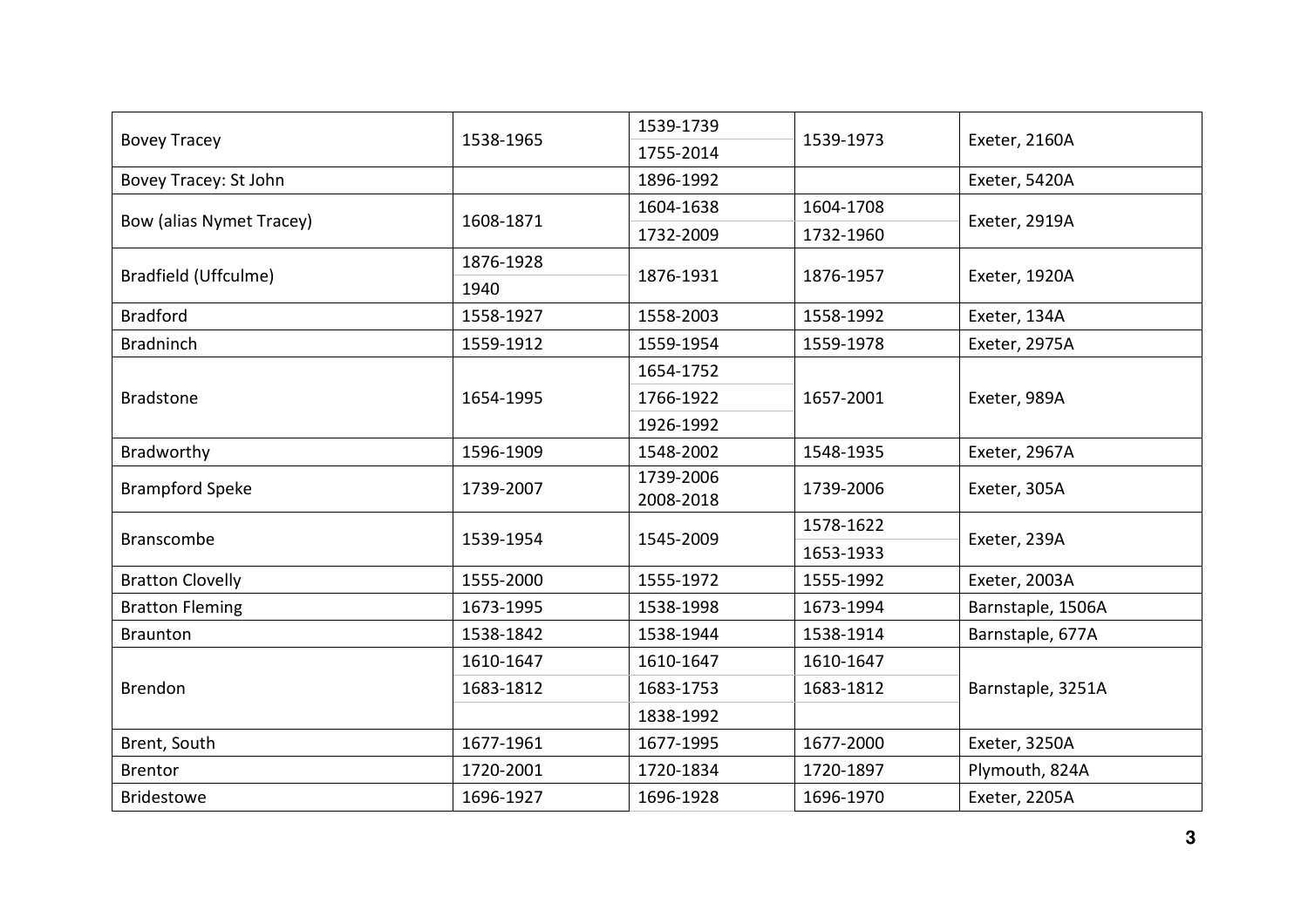|                             |           | 1964-1998 |           |                       |
|-----------------------------|-----------|-----------|-----------|-----------------------|
| <b>Bridford</b>             | 1538-1991 | 1589-1990 | 1538-1993 | Exeter, 238A          |
| Bridgerule                  | 1702-1977 | 1702-1995 | 1702-1927 | Exeter, 2904A         |
| Bridgetown (Berry Pomeroy)  |           | 1845-1869 |           |                       |
|                             | 1844-1878 | 1895-1925 | 1844-1888 | Exeter, 3091A         |
| <b>Brixham: All Saints</b>  | 1826-1991 | 1826-1991 | 1831-1832 | Exeter, 1955A         |
| Brixham: St. Mary           | 1587-1963 | 1556-1984 | 1560-1997 | Exeter, 2203A         |
| Brixham: St. Peter          | 1878-1976 |           |           | Exeter, 2995A         |
| <b>Brixton</b>              | 1668-1950 | 1668-1973 | 1668-1979 | Plymouth, 723A, 2219A |
|                             | 1653-1966 | 1653-1662 | 1653-1663 |                       |
| <b>Broadclyst</b>           |           | 1685-1989 | 1678-1952 | Exeter, 3594A         |
| Broadhembury                | 1540-1991 | 1538-1984 | 1538-1954 | Exeter, 1324A         |
| Broadhempston               | 1681-2003 | 1681-2003 | 1678-1874 | Exeter, 2659A         |
| Broadwoodkelly              | 1609-1941 | 1616-1977 | 1637-1992 | Barnstaple, 1721A     |
| Broadwoodwidger             | 1654-1974 | 1654-1993 | 1654-2002 | Exeter, 3421A         |
| <b>Brushford</b>            | 1695-2003 | 1697-1959 | 1694-2002 | Barnstaple, 1094A     |
| <b>Buckerell</b>            | 1650-1950 | 1654-1992 | 1653-2005 | Exeter, 1091A         |
| Buckfastleigh               | 1602-1948 | 1602-1753 | 1602-1951 |                       |
|                             |           | 1780-1998 |           | Exeter, 3639A         |
| Buckland, East              | 1684-2010 | 1684-1836 | 1684-2010 | Barnstaple, 3334A     |
| Buckland, West              | 1654-1999 | 1625-1989 | 1686-1999 | Barnstaple, 1935A     |
| <b>Buckland Brewer</b>      | 1605-1970 | 1606-2004 | 1603-1980 | Barnstaple, 267A      |
| <b>Buckland Filleigh</b>    | 1619-1979 | 1626-1976 | 1626-1999 | Barnstaple, 1096A     |
| <b>Buckland in the Moor</b> | 1692-1860 | 1694-1997 | 1728-2013 | Exeter, 2150A         |
|                             |           | 2002-2015 |           |                       |